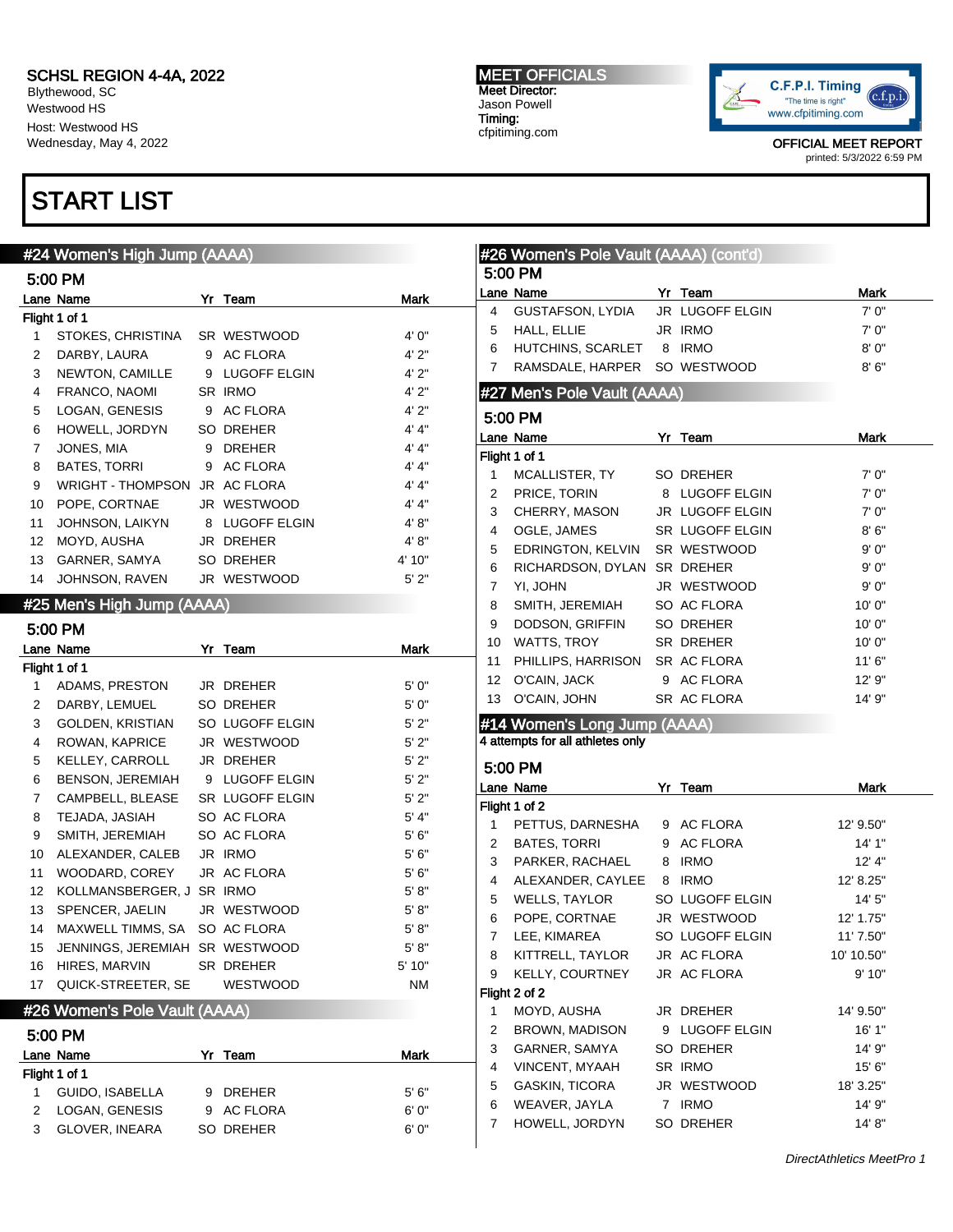Blythewood, SC Westwood HS Host: Westwood HS Wednesday, May 4, 2022

### START LIST

7 SANDERS, KENNEDI 9 DREHER 32' 8.50"

#### #14 Women's Long Jump (AAAA) (cont'd) 5:00 PM Lane Name **Mark** Yr Team **Mark** Mark 8 SAMUEL, JA' MIAH 9 WESTWOOD 15' 3.50" 9 DAVIS, THANNA 9 WESTWOOD 14' 7.25" 10 JACOBS, AYANNA JR DREHER 15' 10.50" #15 Men's Long Jump (AAAA) 4 attempts for all athletes only 5:00 PM Lane Name **Mark** Yr Team **Mark** Mark Flight 1 of 2 1 HARRISON, JAYDEN JR WESTWOOD 19' 6" 2 JACKSON, MARQUIS JR DREHER 19' 1" 3 DARBY, LEMUEL SO DREHER 18' 4" 4 BACON, KYLE 9 LUGOFF ELGIN 17' 2" 5 FRIDAY, JOHN JR AC FLORA 19' 1" 6 BROWN, TAVEION JR IRMO 18' 7" 7 JENNINGS, JEREMIAH SR WESTWOOD 18' 5.50" 8 JONES, AUSTIN JR DREHER 18' 1" 9 DE' JESUS, TY' LEK SR LUGOFF ELGIN 19' 1.25" 10 ASHFORD, ELTON 9 RICHLAND NORTHEA 16' 8" 11 STEVE, HOLDEN JR LUGOFF ELGIN 16' 0" Flight 2 of 2 1 ROBINSON, TYLER SR AC FLORA 21' 4" 2 GOODWIN, TRENTON SO DREHER 20' 5.25" 3 PRATT, MYLES SO RICHLAND NORTHEA 19' 8.50" 4 CAMPBELL, BLEASE SR LUGOFF ELGIN 20' 10.75" 5 CLARK, JA'QUAN JR RICHLAND NORTHEA 21' 5" 6 WOODARD, COREY JR AC FLORA 19' 9" 7 JONES, DARIUS JR WESTWOOD NM 8 JENNINGS, NOAH JR WESTWOOD 21' 2.75' 9 TEJADA, JASIAH SO AC FLORA 19' 8.25' 10 JEAN-PHILIPPE, ENO SO RICHLAND NORTHEA 19' 10.50" 11 BRANCH, DOMINICK SR IRMO 19' 7.50" #16 Women's Triple Jump (AAAA) 4 attempts for all athletes only 5:00 PM Lane Name **Name** Yr Team **Mark** Flight 1 of 1 1 MOYD, AUSHA JR DREHER 31' 11.50" 2 JONES, MIA 9 DREHER 28' 10.50" 3 LUCAS, LAYLA SO LUGOFF ELGIN 30' 1" 4 GLOVER, INEARA SO DREHER 31' 11" 5 GRANT, MAKAYLA SR IRMO 35' 3.50" 6 WELLS, TAYLOR SO LUGOFF ELGIN 30' 10.75" #16 Women's Triple Jump (AAAA) (cont'd) 5:00 PM Lane Name **Name 1988** Yr Team 1988 Mark 8 LEE, KIMAREA SO LUGOFF ELGIN 28' 0" #17 Men's Triple Jump (AAAA) 4 attempts for all athletes only 5:00 PM Lane Name **Name** Yr Team **Mark** Flight 1 of 1 1 JENNINGS, JEREMIAH SR WESTWOOD 39' 6" 2 PARNELL, EDDIE SR LUGOFF ELGIN 32' 10" 3 FRIDAY, JOHN JR AC FLORA 39' 0" 4 PRATT, MYLES SO RICHLAND NORTHEA 38' 7" 5 CUNNINGHAM, KEISH 9 DREHER 38' 5" 6 WOODARD, COREY JR AC FLORA 38' 9" 7 THIGPEN, IVORY SO WESTWOOD 37' 4.50" 8 TEJADA, JASIAH SO AC FLORA 38' 9" 9 DONALD, KHALIL SR WESTWOOD 42' 9" 10 HENDERSON, CADEN SR WESTWOOD 36' 9" 11 DE' JESUS, TY' LEK SR LUGOFF ELGIN 37' 0.50" 12 DARBY, LEMUEL SO DREHER 37' 4" 13 SMITH, JEREMIAH SO AC FLORA 41' 5" 14 BACON, KYLE 9 LUGOFF ELGIN 36' 0" 15 STEVE, HOLDEN JR LUGOFF ELGIN 33' 2" 16 MACK, TYLER 9 DREHER 36' 2.75" 17 JONES, AUSTIN JR DREHER 31' 5.50" #18 Women's Shot Put (AAAA) 4 attempts for all athletes only 5:00 PM Lane Name **Yr Team** Mark Flight 1 of 2 1 NICHOLS, OLIVIA SO LUGOFF ELGIN 21' 9.50" 2 EADDY, LACY 8 DREHER 23' 7" 3 SIMON, ANGEL 9 AC FLORA 21' 4" 4 GARNER, TRINITIE 8 DREHER 22' 2" 5 JACKSON, ERYN 9 DREHER 23' 10.25" 6 GROOME, MCKENZIE 9 IRMO 22' 10" 7 ADDISON, MEGAN SO WESTWOOD 20' 6" 8 JOHNSON, LEEANN 9 AC FLORA 18' 11" 9 DAVIS, JANAE SR WESTWOOD 16' 2" Flight 2 of 2 1 RHODAN, LINCOLN 9 IRMO 24' 9" 2 MILLER, GRACE E. 8 LUGOFF ELGIN 26' 8" 3 OMEIRE, DESTINY 9 WESTWOOD 26' 10" 4 CHARLES, KAMILLE 9 LUGOFF ELGIN 28' 7"

Meet Director: Jason Powell Timing: cfpitiming.com



OFFICIAL MEET REPORT printed: 5/3/2022 6:59 PM

5 ARMSTRONG, ALANA SO IRMO 31' 9"

# MEET OFFICIALS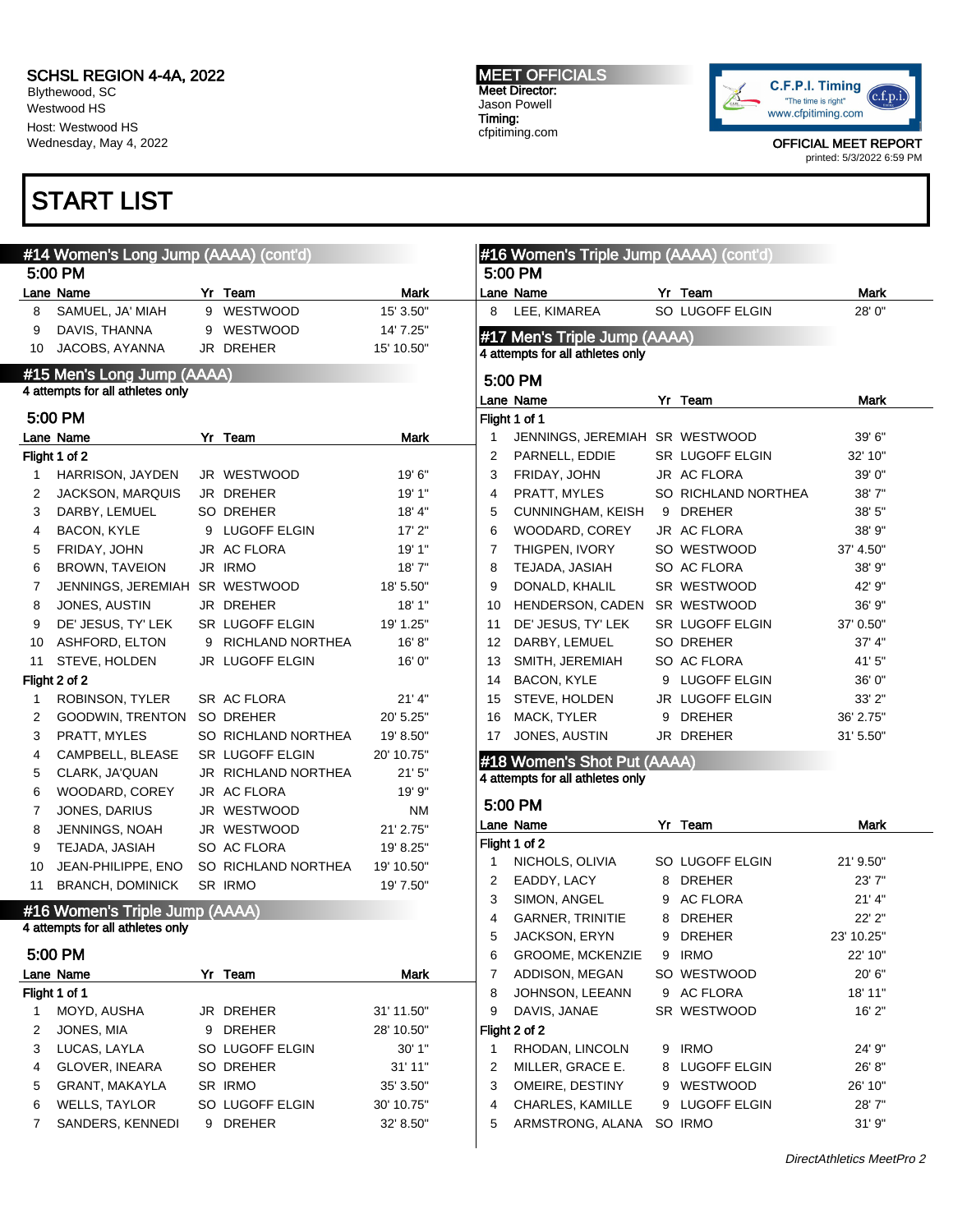Blythewood, SC Westwood HS Host: Westwood HS Wednesday, May 4, 2022

### START LIST

3 TAYLOR, CHERISH 8 IRMO 49' 6"

#### #18 Women's Shot Put (AAAA) (cont'd) 5:00 PM Lane Name **Mark** Yr Team **Mark** Mark 6 WOODRUFF, CIERRA SR WESTWOOD 26' 1" 7 TAYLOR, CHERISH 8 IRMO 29' 5" 8 MORRIS, CHARLI JR LUGOFF ELGIN 27' 8.50" 9 AQUIL, MONI 8 DREHER 26' 0" 10 MCDONALD CRAFT, J SO AC FLORA 31' 6" #19 Men's Shot Put (AAAA) 4 attempts for all athletes only 5:00 PM Lane Name **Name** Yr Team **Mark** Flight 1 of 2 1 ROGERS, WARREN JR WESTWOOD 37' 8" 2 BURNS, JALEN SO WESTWOOD 30' 2" 3 MCNEIL, ZAHCARIO SO WESTWOOD 35' 8" 4 NZEWI, FAVOUR SR AC FLORA NM 5 JOYNER, EVERETT JR RICHLAND NORTHEA 36' 0" 6 JACKSON, JAQUAN SR RICHLAND NORTHEA 35' 5" 7 CARTER, ZACHARY 8 IRMO 38' 0" 8 OUTTEN, KHADOPHIE SO LUGOFF ELGIN 35' 7" 9 WHITMORE, MALACHI JR WESTWOOD 36' 3" 10 SIONE, SAMSON JR RICHLAND NORTHEA 34' 3.50" 11 SUGGS, WILLIAM SR DREHER 37' 5" 12 OMARI, MILLS JR IRMO 37' 7.75" Flight 2 of 2 1 BROWN, DEJAWN SR DREHER 40' 6" 2 LOTT, ZACHERY SO AC FLORA 40' 0" 3 GALLEGOS, ALDO JR LUGOFF ELGIN 42' 2" 4 LEWIS, MARCELLUS SR IRMO 41'5.50" 5 JEFFCOAT, CHARLES SO DREHER 41' 4" 6 SETTLES, MICAIAH SR AC FLORA 41' 0" 7 ROBINSON, JASIAH JR DREHER 45' 1" 8 ROWSON, DANIEL SR LUGOFF ELGIN 39' 0.50" 9 WHITE, QUINCY SR RICHLAND NORTHEA 39' 8" 10 CHARLES, KARRINGT SR LUGOFF ELGIN 42' 2" 11 HAIRENS, VERNEN SO IRMO 38' 7" 12 BAKER, DEMAURIUS SO AC FLORA 38' 0" #20 Women's Discus (AAAA) 4 attempts for all athletes only 5:00 PM Lane Name **Mark** Yr Team **Mark** Mark Flight 1 of 2 1 DOLO, MASSA JR WESTWOOD 48' 6" 2 SOLAN, ZALIKA JR DREHER 51' 11" #20 Women's Discus (AAAA) (cont'd) 5:00 PM Lane Name **Name 1988** Yr Team 1988 Mark 4 JACKSON, ERYN 9 DREHER 50' 6" 5 ROBINSON, BRIANNA SO DREHER 46' 11" 6 SIMON, ANGEL 9 AC FLORA 42' 2" 7 JOHNSON, LEEANN 9 AC FLORA 45' 8" 8 RHODAN, LINCOLN 9 IRMO 52' 6" 9 NICHOLS, OLIVIA SO LUGOFF ELGIN 51' 4.50" Flight 2 of 2 1 GALIMBA, AMELIE SO DREHER 75' 9" 2 CHARLES, KAMILLE 9 LUGOFF ELGIN 81' 4" 3 MORRIS, CHARLI JR LUGOFF ELGIN 79' 3" 4 OMEIRE, DESTINY 9 WESTWOOD 81' 4" 5 WOODRUFF, CIERRA SR WESTWOOD 78' 6" 6 MCDONALD CRAFT, J SO AC FLORA 106' 4" 7 ADDISON, MEGAN SO WESTWOOD 53' 7.50" 8 MILLER, GRACE E. 8 LUGOFF ELGIN 66' 9" 9 ARMSTRONG, ALANA SO IRMO 63' 8" 10 ZIEGLER, ALASKA JR IRMO 69' 5" #21 Men's Discus (AAAA) 4 attempts for all athletes only 5:00 PM Lane Name **Name** Yr Team **Mark** Flight 1 of 2 1 MCCLINTON, JAQUAN JR DREHER 95' 0" 2 SUGGS, WILLIAM SR DREHER 105' 7" 3 NZEWI, FAVOUR SR AC FLORA 105' 0" 4 JEFFCOAT, CHARLES SO DREHER 100' 2" 5 YOUNG, MELEQUE SR WESTWOOD 82' 11" 6 GALLEGOS, ALDO JR LUGOFF ELGIN 107' 8" 7 ROGERS, WARREN JR WESTWOOD 96' 3" 8 HAM, BRYANT 9 IRMO 61' 5" 9 GILES, NAJJARAI JR WESTWOOD 70'8" 10 OMARI, MILLS JR IRMO 82' 3" Flight 2 of 2 1 WHITMORE, MALACHI JR WESTWOOD 130' 11" 2 LEWIS, MARCELLUS SR IRMO 111' 3" 3 SETTLES, MICAIAH SR AC FLORA 179' 9" 4 CASTLES, BRAYDON SR LUGOFF ELGIN 115' 5" 5 HAIRENS, VERNEN SO IRMO 113'6" 6 WILLIAMS, JERMONT SO AC FLORA 110' 0" 7 JACKSON, JAYLEN SR DREHER 121' 5" 8 BAKER, DEMAURIUS SO AC FLORA 113' 0" 9 OUTTEN, KHADOPHIE SO LUGOFF ELGIN 128' 2" 10 CHARLES, KARRINGT SR LUGOFF ELGIN 109' 9"



OFFICIAL MEET REPORT printed: 5/3/2022 6:59 PM

#### MEET OFFICIALS Meet Director: Jason Powell Timing: cfpitiming.com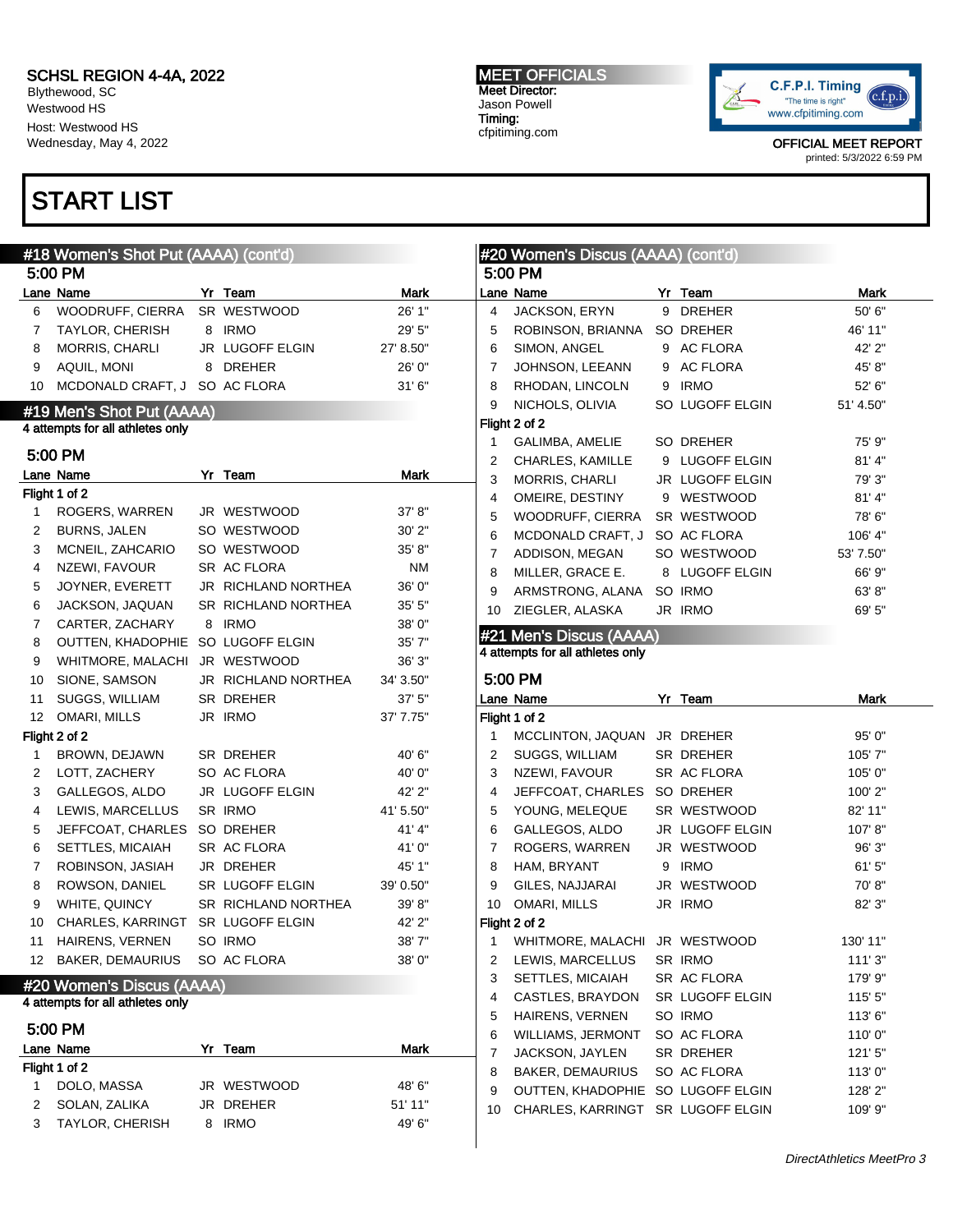Blythewood, SC Westwood HS Host: Westwood HS Wednesday, May 4, 2022

### START LIST

#### #22 Women's Javelin (AAAA) 4 attempts for all athletes only

|                | 5:00 PM                       |   |                     |           |
|----------------|-------------------------------|---|---------------------|-----------|
|                | Lane Name                     |   | Yr Team             | Mark      |
|                | Flight 1 of 2                 |   |                     |           |
| 1              | TAYLOR, CHERISH               | 8 | <b>IRMO</b>         | 50' 2"    |
| 2              | GONZALEZ, ANGELYN             | 9 | <b>DREHER</b>       | 53' 5"    |
| 3              | WRIGHT - THOMPSON JR AC FLORA |   |                     | <b>NM</b> |
| 4              | SHAVER, JUDITH                |   | JR AC FLORA         | 51'0"     |
| 5              | <b>GROOME, MCKENZIE</b>       | 9 | <b>IRMO</b>         | 47' 10"   |
| 6              | ZIEGLER, ALASKA               |   | JR IRMO             | 55' 1"    |
| $\overline{7}$ | ARMSTRONG, ALANA              |   | SO IRMO             | 50'2"     |
| 8              | JOHNSON, LEEANN               | 9 | <b>AC FLORA</b>     | 45' 0"    |
| 9              | WOODRUFF, CIERRA              |   | SR WESTWOOD         | 53' 0"    |
| 10             | FORREST, ABIGAIL              |   | SO WESTWOOD         | 43' 4"    |
|                | Flight 2 of 2                 |   |                     |           |
| 1              | MCDONALD CRAFT, J             |   | SO AC FLORA         | 70'0"     |
| 2              | RAMSDALE, HARPER              |   | SO WESTWOOD         | 56' 1"    |
| 3              | TUTT, ABBIGAIL                |   | SO LUGOFF ELGIN     | 68' 10"   |
| 4              | DORNIK, HANNAH SO             |   | SO DREHER           | 57' 9"    |
| 5              | GLOVER, INEARA                |   | SO DREHER           | 63' 2"    |
| 6              | MILLER, GRACE E.              | 8 | <b>LUGOFF ELGIN</b> | 59' 8.50" |
| $\overline{7}$ | CHARLES, KAMILLE              | 9 | <b>LUGOFF ELGIN</b> | 79' 11"   |
| 8              | CHARLTON, EMMA                |   | SR DREHER           | 57' 0"    |
| 9              | ROBINSON, ALEAN               |   | SO WESTWOOD         | 55' 5"    |
| 10             | MORRIS, CHARLI                |   | JR LUGOFF ELGIN     | 75' 1"    |

|                | 5:00 PM            |                     |           |
|----------------|--------------------|---------------------|-----------|
|                | Lane Name          | Yr Team             | Mark      |
|                | Flight 1 of 1      |                     |           |
| 1              | ADAMS, PRESTON     | JR DREHER           | 102' 6"   |
| 2              | DAVIS, HARLEY      | JR LUGOFF ELGIN     | 90' 7.50" |
| 3              | ROWSON, DANIEL     | SR LUGOFF ELGIN     | 126' 5"   |
| 4              | ROGERS, WARREN     | JR WESTWOOD         | 105' 11"  |
| 5              | PHILLIPS, HARRISON | SR AC FLORA         | 121'5''   |
| 6              | MCCLINTON, JAQUAN  | JR DREHER           | 110'6"    |
| $\overline{7}$ | JEFFCOAT, CHARLES  | SO DREHER           | 110' 2"   |
| 8              | SETTLES, MICAIAH   | SR AC FLORA         | 125' 0"   |
| 9              | HIRES, MARVIN      | SR DREHER           | 129'7"    |
| 10             | WHITE, QUINCY      | SR RICHLAND NORTHEA | 101'1"    |
| 11             | MCNEIL, ZAHCARIO   | SO WESTWOOD         | 100' 1"   |
| 12             | BAKER, DEMAURIUS   | SO AC FLORA         | 100'0"    |
| 13             | GALLEGOS, ALDO     | JR LUGOFF ELGIN     | 98' 5"    |
| 14             | WHITMORE, MALACHI  | JR WESTWOOD         | 82'7"     |
| 15             | CASTLES, BRAYDON   | SR LUGOFF ELGIN     | 128' 9"   |
| 16             | NZEWI, FAVOUR      | SR AC FLORA         | 90'0"     |

#### MEET OFFICIALS Meet Director: Jason Powell Timing: cfpitiming.com

5:00 PM

#23 Men's Javelin (AAAA) (cont'd)

#32 Women's 4 x 800m Relay (AAAA)

Lane Name **Mark** Yr Team **Mark** Mark 17 FRIERSON, MESSIAH SO WESTWOOD 56'8"



OFFICIAL MEET REPORT printed: 5/3/2022 6:59 PM

|   | 5:30 PM                           |   |            |
|---|-----------------------------------|---|------------|
|   | Lane Team                         |   | Time       |
|   | Section 1 of 1                    |   |            |
| 1 | WESTWOOD (A)                      |   | A 11:29.04 |
| 2 | DREHER (A)                        |   | A 11:37.90 |
| 3 | LUGOFF ELGIN (A)                  |   | A 11:03.01 |
| 4 | AC FLORA (A)                      |   | A 10:47.13 |
| 5 | IRMO (A)                          |   | A 10:53.36 |
|   | #33 Men's 4 x 800m Relay (AAAA)   |   |            |
|   | 5:30 PM                           |   |            |
|   | Lane Team                         |   | Time       |
|   | Section 1 of 1                    |   |            |
| 1 | AC FLORA (A)                      | A | 8:55.12    |
| 2 | LUGOFF ELGIN (A)                  | A | 9:05.03    |
| 3 | DREHER (A)                        | A | 8:50.19    |
| 4 | WESTWOOD (A)                      | A | 8:13.91    |
| 5 | IRMO (A)                          | A | 8:45.06    |
|   | #28 Women's 4 x 100m Relay (AAAA) |   |            |
|   | 5:55 PM                           |   |            |
|   | Lane Team                         |   | Time       |
|   | Section 1 of 1                    |   |            |
| 2 | DREHER (A)                        | A | 51.63      |
| 3 | LUGOFF ELGIN (A)                  | A | 51.20      |
| 4 | IRMO (A)                          | A | 49.91      |
| 5 | AC FLORA (A)                      | A | 50.33      |

#### #29 Men's 4 x 100m Relay (AAAA)

|   | 5:55 PM                |   |       |
|---|------------------------|---|-------|
|   | Lane Team              |   | Time  |
|   | Section 1 of 1         |   |       |
| 2 | RICHLAND NORTHEAST (A) | A | 44.69 |
| 3 | WESTWOOD (A)           | A | 43.53 |
| 4 | AC FLORA (A)           | A | 42.18 |
| 5 | DREHER (A)             | A | 43.02 |
| 6 | LUGOFF ELGIN (A)       | A | 43.98 |
|   | IRMO (A)               | A | 45.21 |
|   |                        |   |       |

6 WESTWOOD (A) 2012 12:35 7 RICHLAND NORTHEAST (A) A 56.58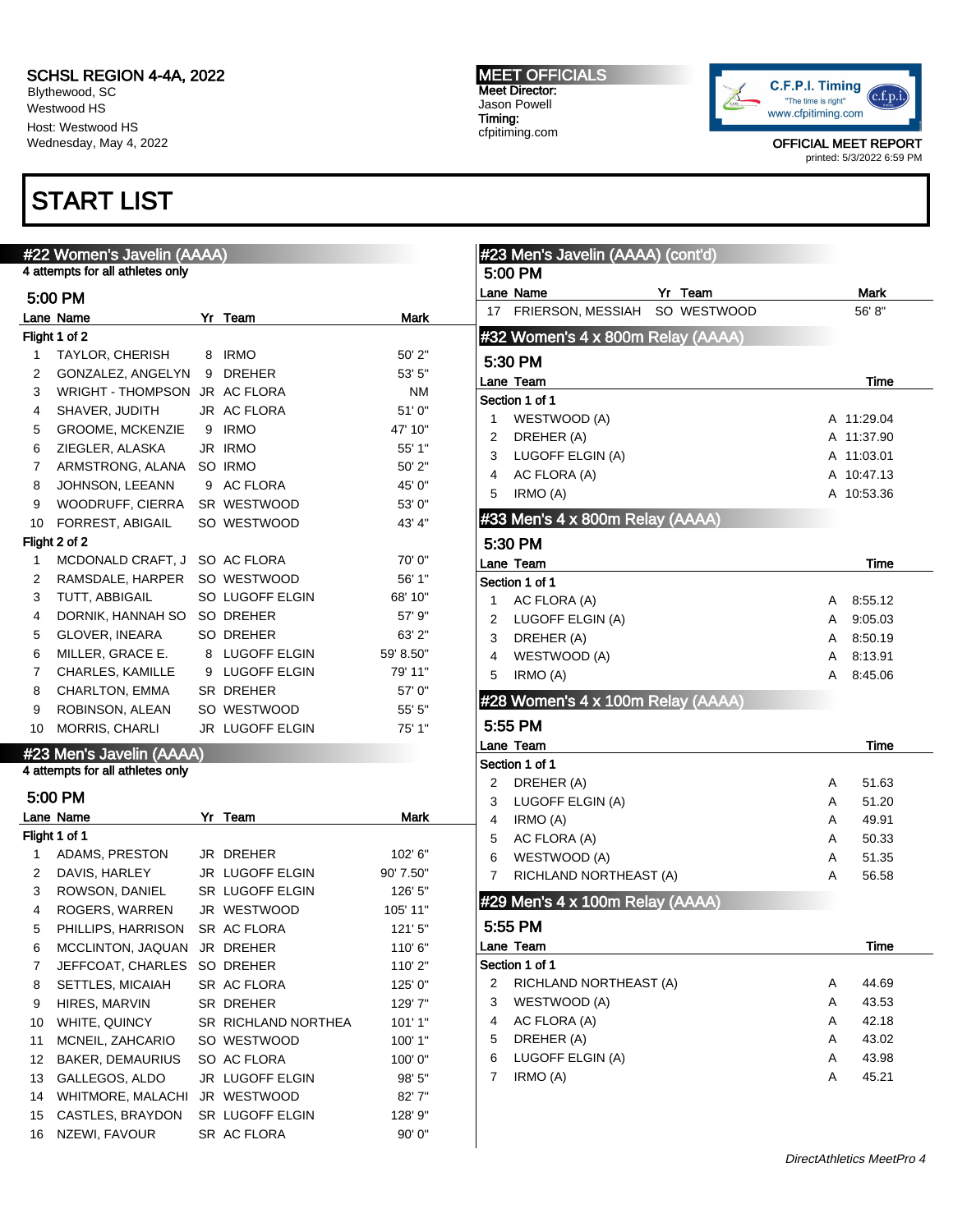Blythewood, SC Westwood HS Host: Westwood HS Wednesday, May 4, 2022

### START LIST

#### #34 Women's 100m Hurdles (AAAA)

|                | 6:10 PM                       |              |                        |       |
|----------------|-------------------------------|--------------|------------------------|-------|
|                | Lane Name                     | Yr           | Team                   | Time  |
|                | Section 1 of 2                |              |                        |       |
| 2              | MOSS, CHLOE                   | 9            | <b>DREHER</b>          | 18.85 |
| 3              | DINGLE, JUMORI                |              | SO DREHER              | 17.79 |
| 4              | RODRIGUEZ, BRIANN             |              | JR WESTWOOD            | 14.31 |
| 5              | <b>WELLS, TAYLOR</b>          |              | SO LUGOFF ELGIN        | 17.37 |
| 6              | LUCAS, LAYLA                  |              | SO LUGOFF ELGIN        | 18.37 |
| $\overline{7}$ | SAMUEL, JA' MIAH              | 9            | <b>WESTWOOD</b>        | 19.59 |
| 8              | PARKER, RACHAEL               | 8            | <b>IRMO</b>            | 19.64 |
|                | Section 2 of 2                |              |                        |       |
| 2              | ALEXANDER, CAYLEE             | 8            | <b>IRMO</b>            | 20.26 |
| 3              | HOBSON, TERYN                 | $\mathbf{7}$ | <b>LUGOFF ELGIN</b>    | 19.98 |
| 4              | <b>GREEN, MALAIKA</b>         | 9            | <b>WESTWOOD</b>        | 19.81 |
| 5              | MINDER, JOYANNA               | 8            | <b>IRMO</b>            | 19.93 |
| 6              | HODGE-LEWIS, SANY SO WESTWOOD |              |                        | 20.17 |
| 7              | GANTT, LOLA                   | 9            | <b>IRMO</b>            | 20.52 |
| 8              | FELDER, MARLONDA              |              | <b>JR LUGOFF ELGIN</b> | 21.60 |

#### #35 Men's 110m Hurdles (AAAA)

#### 6:10 PM Lane Name **Yr Team** 7 and 1975 Section 1 of 3 2 CROXTON, RILEY SO DREHER 17.21 3 GOODWIN, TRENTON SO DREHER 16.80 4 EPPS, DAVID JR DREHER 15.06 5 BROWN, RASHAAD SR DREHER 15.74 6 BACKSTROM, JOHNA JR WESTWOOD 16.90 7 FULWOOD, DANIEL SR LUGOFF ELGIN 17.28 Section 2 of 3 2 JOHNSON, JACIYAH 9 AC FLORA 17.90 3 TERRY, CUPID SR RICHLAND NORTHEA 17.66 4 FRANKLIN, JAYLEN SR WESTWOOD 17.43 5 MITCHELL, DETRELL SR RICHLAND NORTHEA 17.57 6 KEGLER, ZAVIER SR WESTWOOD 17.85 7 THIGPEN, IVORY SO WESTWOOD 17.90 Section 3 of 3 2 PARNELL, EDDIE SR LUGOFF ELGIN 20.93 3 MOORER, JAYDEN 9 AC FLORA 20.10 4 THOMAS MURPHY, EL SO LUGOFF ELGIN 18.37 5 PICKEL, ADEN JR AC FLORA 19.97 6 SCOTT, CHRISTOPHE 9 LUGOFF ELGIN 20.92

MEET OFFICIALS Meet Director: Jason Powell Timing: cfpitiming.com



OFFICIAL MEET REPORT printed: 5/3/2022 6:59 PM

#### #2 Women's 100 Meters (AAAA) 6:35 PM Lane Name Yr Team Time Section 1 of 3 2 SINGLETARY, NYA JR IRMO 12.76 3 GIBSON, MADISON JR AC FLORA 12.60 4 GASKIN, TICORA JR WESTWOOD 12.21 5 CLARK, NEVAEH SO AC FLORA 12.50 6 GRANT, MAKAYLA SR IRMO 12.69 7 CANTEY, KATIE JR WESTWOOD 12.98 8 DAVIS, THAMIA SR WESTWOOD 13.00 Section 2 of 3 2 PETTUS, DARNESHA 9 AC FLORA 13.30 3 MARTIN, LADAYSHA 9 LUGOFF ELGIN 13.23 4 PHILLIPS, MCKENNA SR LUGOFF ELGIN 13.07 5 RUSH-GLOVER, ELIS 8 IRMO 13.21 6 POPE, CORTNECE 9 WESTWOOD 13.26 7 WILSON, TYVE 9 AC FLORA 13.30 8 GARNER, SAMYA SO DREHER 13.40 Section 3 of 3 1 BOST, MICHELLE SO RICHLAND NORTHEA 17.73 2 JOHNSON, LAIKYN 8 LUGOFF ELGIN 14.02 3 JONES, LONDON 8 DREHER 13.72 4 VINCENT, MYAAH SR IRMO 13.53 5 THOMPSON, KAMIRA 9 DREHER 13.60 6 SHIPPY, ELIZABETH SO RICHLAND NORTHEA 13.77 7 PRICE, LAILA JR RICHLAND NORTHEA 14.65 8 CLARK, MA'KIA JR LUGOFF ELGIN 14.67 #1 Men's 100 Meters (AAAA) 6:35 PM Lane Name Yr Team Time Section 1 of 3 1 ASHLEY II, CHARLES SR WESTWOOD 11.34 2 MOYE, CALEB SR AC FLORA 11.25 3 LOFTON, CHRIS JR AC FLORA 10.89 4 TIMMONS, CALEB JR DREHER 10.60 5 PETTUS, DAVONTAVI JR AC FLORA 10.84 6 CAMPBELL, BLEASE SR LUGOFF ELGIN 11.20 7 MURPHY, ZAQUAWN 9 LUGOFF ELGIN 11.26 8 HARRISON, JAYDEN JR WESTWOOD 11.33 Section 2 of 3 1 BLOCKER, MATTHEW 9 IRMO 11.77 2 DE' JESUS, TY' LEK SR LUGOFF ELGIN 11.63 3 OGLE, JAMES SR LUGOFF ELGIN 11.44 4 LINDSEY, KEITH SR WESTWOOD 11.35 5 SMITH, MALACHI 9 IRMO 11.43

6 DANIELS, O€™MON JR RICHLAND NORTHEA 11.48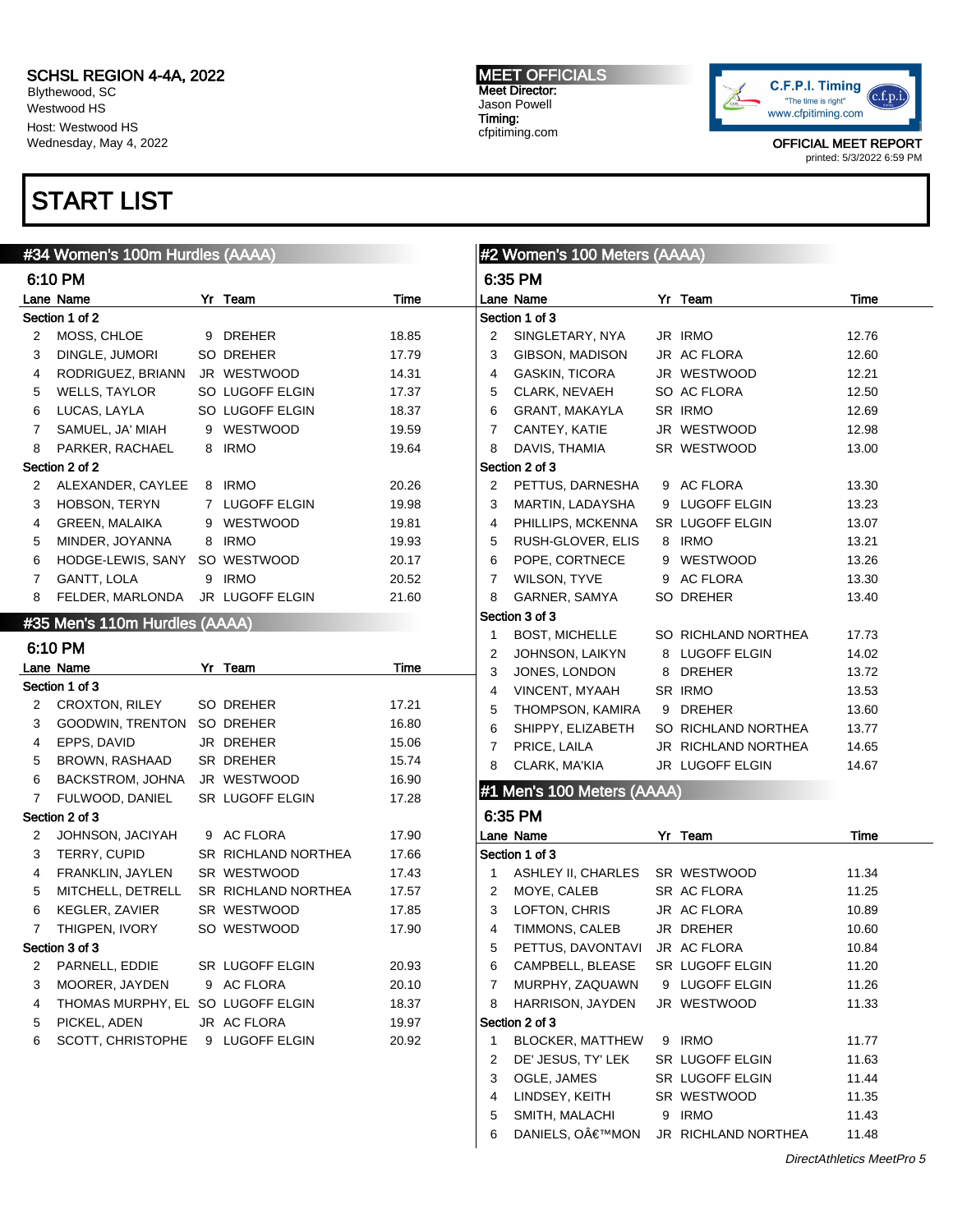Blythewood, SC Westwood HS Host: Westwood HS Wednesday, May 4, 2022

# START LIST

#### MEET OFFICIALS Meet Director: Jason Powell Timing: cfpitiming.com



OFFICIAL MEET REPORT printed: 5/3/2022 6:59 PM

|    | #1 Men's 100 Meters (AAAA) (cont'd) |                     |         |                | #11 Men's 1600 Meters (AAAA) (cont'd) |                     |         |
|----|-------------------------------------|---------------------|---------|----------------|---------------------------------------|---------------------|---------|
|    | 6:35 PM                             |                     |         |                | 6:50 PM                               |                     |         |
|    | Lane Name                           | Yr Team             | Time    |                | Lane Name                             | Yr Team             | Time    |
| 7  | JONES, DARIUS                       | JR WESTWOOD         | 11.67   | 5              | FIGUEROA, JOVAN                       | SR IRMO             | 4:56.82 |
| 8  | TEASDELL, TYLER                     | 9 DREHER            | 11.73   | 6              | HOLLIDAY, JAMES                       | JR IRMO             | 4:46.31 |
|    | Section 3 of 3                      |                     |         | $\overline{7}$ | BLACKWELDER, JC                       | SO AC FLORA         | 4:47.24 |
| 1  | ROACH, KENYON                       | 8 DREHER            | 12.35   | 8              | DIAZ, IVAN                            | JR DREHER           | 4:49.27 |
| 2  | <b>GRANT, AVONTE</b>                | JR RICHLAND NORTHEA | 12.07   | 9              | CARDOZA, TRENTEN                      | SO LUGOFF ELGIN     | 4:52.00 |
| 3  | <b>WILLIAMS, JAVION</b>             | SR DREHER           | 11.83   | 10             | TYNDALL, WILLIAM                      | JR WESTWOOD         | 4:34.92 |
| 4  | YOUNG, KAREEM                       | JR AC FLORA         | 11.80   | 11             | EBERLIN, JOE                          | JR WESTWOOD         | 4:56.90 |
| 5  | ERVIN, CHRISTIAN                    | SO RICHLAND NORTHEA | 11.82   |                | Section 2 of 2                        |                     |         |
| 6  | <b>BROWN, TAEVION</b>               | JR IRMO             | 11.91   | $\mathbf{1}$   | HARKLESS, JAYLEN                      | JR WESTWOOD         | 5:20.97 |
| 7  | JONES, ANTON                        | 9 IRMO              | 12.13   | $\overline{2}$ | <b>BURGE, TRISTAN</b>                 | JR IRMO             | 4:57.75 |
| 8  | JEAN-PHILIPPE, ENO                  | SO RICHLAND NORTHEA | 12.15   | 3              | <b>BUNDY, NICHOLAS</b>                | JR DREHER           | 5:08.05 |
|    | #10 Women's 1600 Meters (AAAA)      |                     |         | 4              | LINDLER, ORIE                         | SR AC FLORA         | 5:04.72 |
|    |                                     |                     |         | 5              | CRAMER, HEIDT                         | SO AC FLORA         | 5:03.67 |
|    | 6:50 PM                             |                     |         | 6              | THOMPSON, GAVIN                       | JR LUGOFF ELGIN     | 5.33.24 |
|    | Lane Name                           | Yr Team             | Time    | 7              | FAMUYIDE, ADELOLA                     | SO RICHLAND NORTHEA | 5:38.39 |
|    | Section 1 of 2                      |                     |         | 8              | GIBSON, ANTHONY                       | SO LUGOFF ELGIN     | 5:32.97 |
| 1  | ASHLEY, EMMA                        | 9 WESTWOOD          | 5.39.54 | 9              | <b>WHITEHOUSE, BRICE</b>              | JR LUGOFF ELGIN     | 5:08.97 |
| 2  | SHAVER, JUDITH                      | JR AC FLORA         | 5:42.96 | 10             | WENDLAND, JONAH                       | JR IRMO             | 5:01.32 |
| 3  | <b>BURDICK, CARINA</b>              | SR IRMO             | 5:52.20 | 11             | BETETTE, JACKSON                      | JR RICHLAND NORTHEA | 5:48.15 |
| 4  | HANE, FRANCES                       | SR AC FLORA         | 5:54.05 |                | 12 FERRIS, WESLEY                     | JR RICHLAND NORTHEA | 5:48.67 |
| 5  | <b>GALLAGHER, KRISTI</b>            | SR LUGOFF ELGIN     | 5:54.94 |                | #6 Women's 400 Meters (AAAA)          |                     |         |
| 6  | WALKER, BETH                        | SR DREHER           | 5:56.42 |                |                                       |                     |         |
| 7  | MILLER, OLIVIA                      | JR AC FLORA         | 5:58.08 |                | 7:10 PM                               |                     |         |
| 8  | DARGAN, EMORY                       | 9 AC FLORA          | 6:03.00 |                | Lane Name                             | Yr Team             | Time    |
|    |                                     | JR IRMO             | 6:04.32 |                | Section 1 of 3                        |                     |         |
| 9  | JENKINS, LILY                       |                     |         |                |                                       |                     |         |
| 10 | CHARLTON, EMMA                      | SR DREHER           | 6:04.73 | 2              | MCDONALD CRAFT, J SO AC FLORA         |                     | 1:04.98 |
|    | Section 2 of 2                      |                     |         | 3              | <b>BURTON, CHANIYA</b>                | 7 IRMO              | 1:02.78 |
| 1  | WEINKLE, NAJA                       | SO DREHER           | 6:11.78 | 4              | RIVERS, KENNEDY                       | SR WESTWOOD         | 57.89   |
| 2  | HOAGLAND, EVA                       | SO LUGOFF ELGIN     | 6:14.52 | 5              | DAVIS, THANNA                         | 9 WESTWOOD          | 1:01.62 |
| 3  | BEVERLY, MARY "LUC                  | 9 LUGOFF ELGIN      | 6:25.75 | 6              | GORDON, MUNIRAH                       | JR AC FLORA         | 1:04.89 |
| 4  | BILLS, ZOE                          | JR LUGOFF ELGIN     | 6:26.00 | 7              | VINCENT, MYAAH                        | SR IRMO             | 1:05.00 |
| 5  | CONTE, LYDIA                        | SR DREHER           | 6:33.34 | 8              | WILLIAMS, IMANI                       | SR DREHER           | 1:05.56 |
| 6  | HALL, ELLIE                         | JR IRMO             | 6:56.92 |                | Section 2 of 3                        |                     |         |
| 7  | TOBIAS, FAITH                       | JR WESTWOOD         | 7:03.01 | 2              | SUMTER, AMAIYAH                       | 8 DREHER            | 1:07.00 |
| 8  | SILVA PULIDO, CARO                  | JR RICHLAND NORTHEA | 7:16.40 | 3              | GLOVER, JASMINE                       | SR LUGOFF ELGIN     | 1:06.49 |
| 9  | MITCHELL, KENNEDI                   | JR RICHLAND NORTHEA | 7:37.61 | 4              | WRIGHT - THOMPSON JR AC FLORA         |                     | 1:05.98 |
|    |                                     |                     |         | 5              | WOLFE, ALILAH                         | JR DREHER           | 1:05.99 |
|    | #11 Men's 1600 Meters (AAAA)        |                     |         | 6              | <b>BATES, TORRI</b>                   | 9 AC FLORA          | 1:06.57 |
|    | 6:50 PM                             |                     |         | 7              | AARONS, AYANNA-NA SO WESTWOOD         |                     | 1:07.13 |
|    | Lane Name                           | Yr Team             | Time    | 8              | ROBINSON, ALEAN                       | SO WESTWOOD         | 1:07.33 |
|    | Section 1 of 2                      |                     |         |                | Section 3 of 3                        |                     |         |
| 1  | MILLER, DUTTON                      | SO AC FLORA         | 4:44.09 | 2              | STEWART, NEVAEH                       | 8 LUGOFF ELGIN      | 1:12.35 |
| 2  | <b>KECK, AIDEN</b>                  | JR WESTWOOD         | 4:44.15 | 3              | STOKES, JANIYAH                       | 7 IRMO              | 1:08.49 |
| 3  | JONES, LIAM                         | JR DREHER           | 4:37.38 | 4              | NEWTON, CAMILLE                       | 9 LUGOFF ELGIN      | 1:08.18 |
| 4  | KOLOWITH, SAM                       | JR DREHER           | 4:18.55 | 5              | WEAVER, JAYLA                         | 7 IRMO              | 1:08.30 |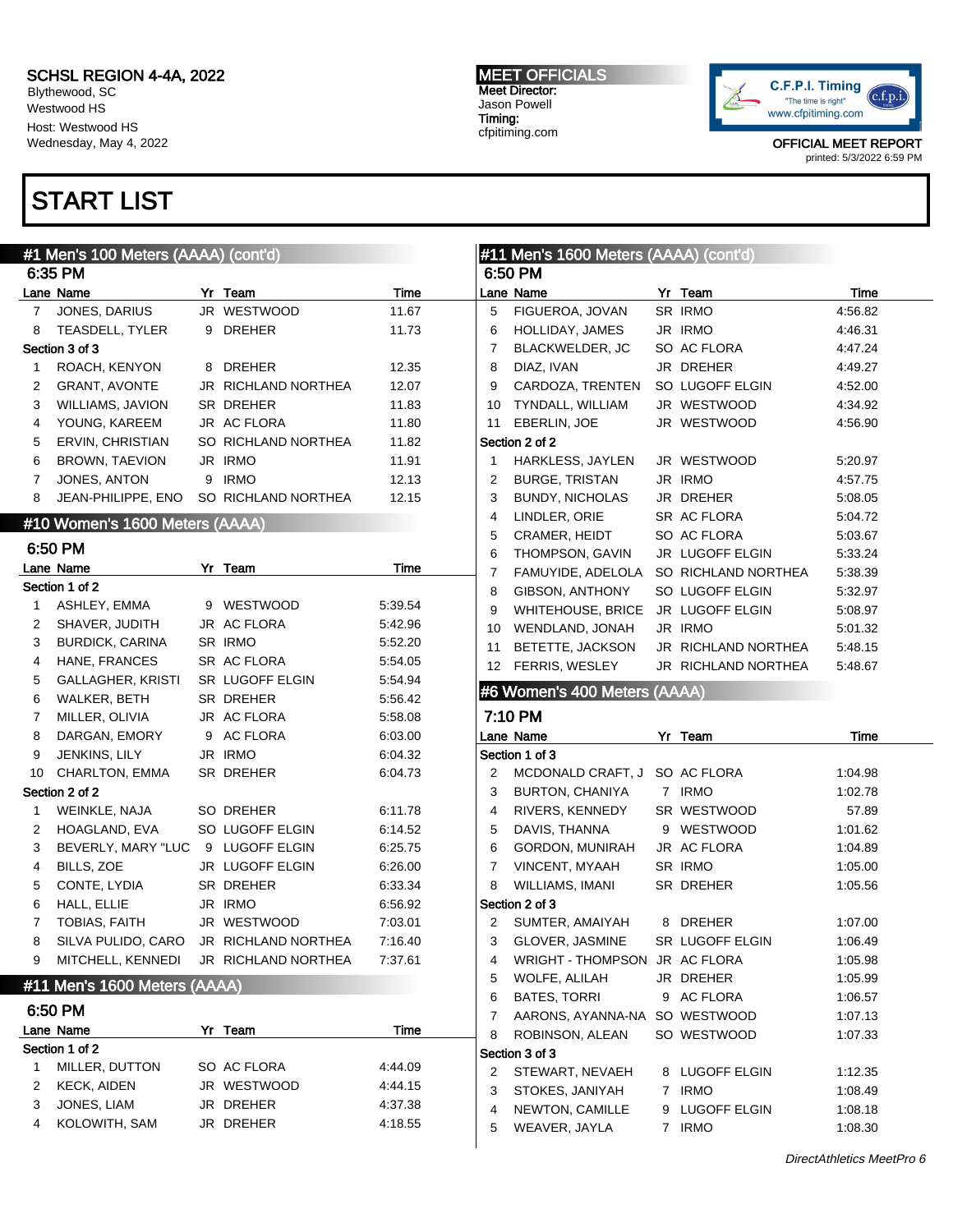Blythewood, SC Westwood HS Host: Westwood HS Wednesday, May 4, 2022

### START LIST

#### #6 Women's 400 Meters (AAAA) (cont'd) 7:10 PM Lane Name **Yr Team** Time 6 PHILLIPS, MCKENNA SR LUGOFF ELGIN 1:08.76 7 PORTER, JORDAN 9 RICHLAND NORTHEA 1:12.59 8 PRICE, LAILA JR RICHLAND NORTHEA 1:16.96 #5 Men's 400 Meters (AAAA) 7:10 PM Lane Name **Time Yr** Team **Time** Section 1 of 3 1 HOUGH, JEREMIAH JR LUGOFF ELGIN 54.07 2 PUTMON, COREY JR WESTWOOD 53.32 3 HOBBS, CHRIS SO WESTWOOD 52.60 4 YOUNG, DOMINICK SO WESTWOOD 51.93 5 ATKINSON, ALANDRE JR IRMO 52.17 6 ASHLEY II, CHARLES SR WESTWOOD 53.16 7 JENKINS, DASEAN SO LUGOFF ELGIN 53.64 8 REESE, STERLING 9 AC FLORA 53.70 Section 2 of 3 1 SMITH, MARQUESS SO RICHLAND NORTHEA 55.75 2 JOHNSON, ERNEST JR RICHLAND NORTHEA 55.66 3 WATKINS, ZACKERY JR RICHLAND NORTHEA 55.55 4 HEATH, GABRIEL 9 DREHER 55.33 5 ROACH, KENYON 8 DREHER 55.47 6 ADAMS, PRESTON JR DREHER 55.60 7 BRANCH, DOMINICK SR IRMO 55.70 8 REDDICK, CAMERON JR LUGOFF ELGIN 55.71 Section 3 of 3 1 SCOTT, ZION 7 IRMO 1:03.89 2 KELLEY, CARROLL JR DREHER 57.36 3 WILSON, WILL 9 RICHLAND NORTHEA 56.86 4 YOUNG, KAREEM JR AC FLORA 55.90 5 WILLIAMS, GARRISON SO AC FLORA 56.71 6 KOLLMANSBERGER, J SR IRMO 56.98 7 BYSON, JAISHYNE SO AC FLORA 57.88 8 GAY, JACOB SO LUGOFF ELGIN 1:00.24 #36 Women's 400m Hurdles (AAAA) 7:25 PM Lane Name **Time Yr** Team **Time** Section 1 of 2 2 WELLS, TAYLOR SO LUGOFF ELGIN 1:16.01 3 SAMUEL, JA' MIAH 9 WESTWOOD 1:15.30 4 RODRIGUEZ, BRIANN JR WESTWOOD 1:02.48 5 GIBSON, MADISON JR AC FLORA 1:13.60 6 MOSS, CHLOE 9 DREHER 1:15.81 7 HOBSON, TERYN 7 LUGOFF ELGIN 1:16.47 #36 Women's 400m Hurdles (AAAA) (cont'd) 7:25 PM Lane Name Yr Team Time 8 PARKER, RACHAEL 8 IRMO 1:17.40 Section 2 of 2 2 GUIDO, ISABELLA 9 DREHER 1:27.80 3 ALEXANDER, CAYLEE 8 IRMO 1:20.40 4 GANTT, LOLA 9 IRMO 1:19.60 5 MINDER, JOYANNA 8 IRMO 1:20.00 6 WILLIAMS, JOHANNA 8 LUGOFF ELGIN 1:26.23 7 HODGE-LEWIS, SANY SO WESTWOOD 1:30.58 8 BILLS, ZOE JR LUGOFF ELGIN 1:33.86 #37 Men's 400m Hurdles (AAAA) 7:25 PM Lane Name Yr Team Time Section 1 of 3 2 BROWN, RASHAAD SR DREHER 1:01.93 3 CROXTON, RILEY SO DREHER 1:00.80 4 BACKSTROM, JOHNA JR WESTWOOD 57.72 5 EPPS, DAVID JR DREHER 59.20 6 JOHNSON, JACIYAH 9 AC FLORA 1:01.70 7 TERRY, CUPID SR RICHLAND NORTHEA 1:02.50 Section 2 of 3 2 FULWOOD, DANIEL SR LUGOFF ELGIN 1:08.14 3 MITCHELL, DETRELL SR RICHLAND NORTHEA 1:06.15 4 FRANKLIN, JAYLEN SR WESTWOOD 1:03.40 5 KEGLER, ZAVIER SR WESTWOOD 1:05.81 6 SCOTT, CHRISTOPHE 9 LUGOFF ELGIN 1:07.51 7 THIGPEN, IVORY SO WESTWOOD 1:09.40 Section 3 of 3 2 WEBB, WILLIAM 8 LUGOFF ELGIN 1:14.55 3 PERRY, JAYLEN JR RICHLAND NORTHEA 1:10.55 4 CRAFT, JAKE 9 DREHER 1:09.97 5 THOMAS MURPHY, EL SO LUGOFF ELGIN 1:10.03 6 PICKEL, ADEN JR AC FLORA 1:13.00 7 MOORER, JAYDEN 9 AC FLORA 1:23.00 8 GIVENS, JULIUS 9 AC FLORA 1:25.21 #7 Women's 800 Meters (AAAA) 7:50 PM Lane Name Yr Team Time Section 1 of 2 1 GUSTAFSON, LYDIA JR LUGOFF ELGIN 2:32.01 2 ASHLEY, EMMA 9 WESTWOOD 2:32.82 3 GALLAGHER, KRISTI SR LUGOFF ELGIN 2:33.46 4 JENKINS, LILY JR IRMO 2:36.44 5 BURTON, CHANIYA 7 IRMO 2:38.00

MEET OFFICIALS Meet Director: Jason Powell Timing: cfpitiming.com



OFFICIAL MEET REPORT printed: 5/3/2022 6:59 PM

DirectAthletics MeetPro 7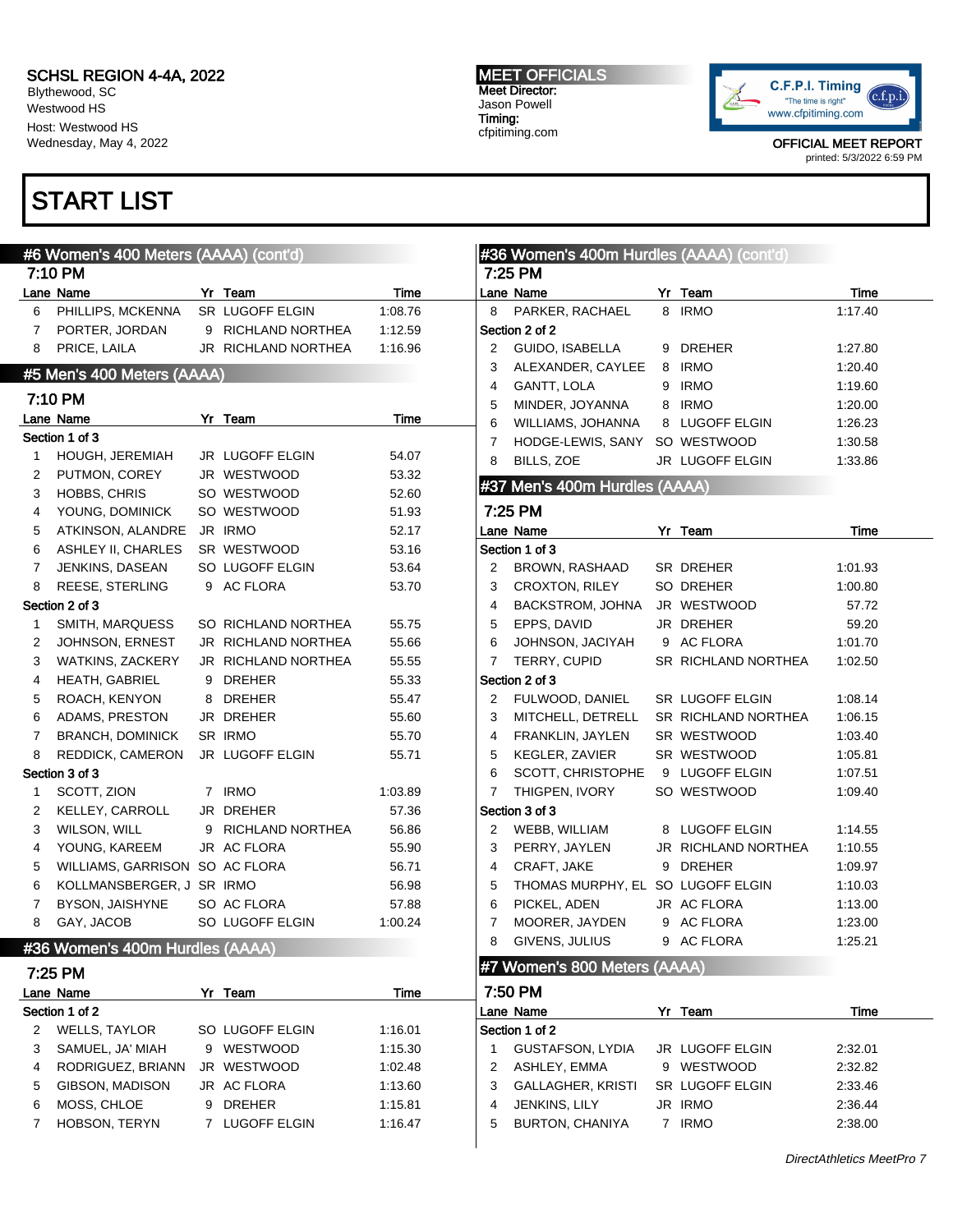Blythewood, SC Westwood HS Host: Westwood HS Wednesday, May 4, 2022

## START LIST

### MEET OFFICIALS Meet Director: Jason Powell Timing: cfpitiming.com



OFFICIAL MEET REPORT printed: 5/3/2022 6:59 PM

|              | #7 Women's 800 Meters (AAAA) (cont'd) |                        |         |                | #4 Women's 200 Meters (AAAA) |                     |       |
|--------------|---------------------------------------|------------------------|---------|----------------|------------------------------|---------------------|-------|
|              | 7:50 PM                               |                        |         |                | 8:15 PM                      |                     |       |
|              | Lane Name                             | Yr Team                | Time    |                | Lane Name                    | Yr Team             | Time  |
| 6            | SWAIM, JULIET                         | JR AC FLORA            | 2:38.43 |                | Section 1 of 3               |                     |       |
| 7            | <b>BURDICK, CARINA</b>                | SR IRMO                | 2:38.98 | 2              | GIBSON, MADISON              | JR AC FLORA         | 26.47 |
| 8            | GANTT, LOLA                           | 9 IRMO                 | 2:40.00 | 3              | RIVERS, KENNEDY              | SR WESTWOOD         | 25.41 |
| 9            | MILLER, OLIVIA                        | JR AC FLORA            | 2:42.32 | $\overline{4}$ | RODRIGUEZ, BRIANN            | JR WESTWOOD         | 25.00 |
|              | Section 2 of 2                        |                        |         | 5              | <b>GASKIN, TICORA</b>        | JR WESTWOOD         | 25.34 |
| 1            | LANGLEY, RACHEL                       | SO DREHER              | 2:46.57 | 6              | GRANT, MAKAYLA               | SR IRMO             | 26.37 |
| 2            | BOYD, GAYLE                           | SO DREHER              | 2:47.61 | 7              | DAVIS, THANNA                | 9 WESTWOOD          | 26.58 |
| 3            | GLOVER, JASMINE                       | <b>SR LUGOFF ELGIN</b> | 2:48.00 | 8              | CLARK, NEVAEH                | SO AC FLORA         | 26.61 |
| 4            | SHEORN, SARAH                         | JR LUGOFF ELGIN        | 2:49.00 |                | Section 2 of 3               |                     |       |
| 5            | CONTE, LYDIA                          | SR DREHER              | 2:50.48 | 2              | RUSH-GLOVER, ELIS            | 8 IRMO              | 28.01 |
| 6            | SCHALLER, ANNELIE                     | 9 DREHER               | 2:50.75 | 3              | JACOBS, AYANNA               | JR DREHER           | 27.53 |
| $\mathbf{7}$ | DARBY, LAURA                          | 9 AC FLORA             | 2:55.00 | $\overline{4}$ | SINGLETARY, NYA              | JR IRMO             | 27.20 |
| 8            | COLEMAN, AMIRA                        | 9 WESTWOOD             | 2:59.07 | 5              | WILSON, TYVE                 | 9 AC FLORA          | 27.50 |
| 9            | ROBERTSON, MAYAH                      | 9 WESTWOOD             | 3:10.19 |                |                              | SO AC FLORA         |       |
|              |                                       |                        |         | 6              | MCDONALD CRAFT, J            |                     | 27.78 |
|              | #8 Men's 800 Meters (AAAA)            |                        |         | 7              | BROWN, MADISON               | 9 LUGOFF ELGIN      | 28.24 |
|              | 7:50 PM                               |                        |         | 8              | JONES, LONDON                | 8 DREHER            | 28.36 |
|              | Lane Name                             | Yr Team                | Time    |                | Section 3 of 3               |                     |       |
|              | Section 1 of 2                        |                        |         | 1              | <b>BOST, MICHELLE</b>        | SO RICHLAND NORTHEA | 37.21 |
| 1            | TYNDALL, WILLIAM                      | JR WESTWOOD            | 1:58.50 | 2              | LUCAS, LAYLA                 | SO LUGOFF ELGIN     | 28.87 |
| 2            | KOLOWITH, SAM                         | JR DREHER              | 2:00.25 | 3              | THOMPSON, KAMIRA             | 9 DREHER            | 28.75 |
| 3            | KOUMAS, QUINN                         | 9 LUGOFF ELGIN         | 2:09.11 | $\overline{4}$ | MARTIN, LADAYSHA             | 9 LUGOFF ELGIN      | 28.41 |
| 4            | STRICKLAND, BRYCE SR WESTWOOD         |                        | 2:09.13 | 6              | LINDSAY, LEAH                | 9 IRMO              | 28.86 |
| 5            | RISHER, JACE                          | JR WESTWOOD            | 2:09.89 | 7              | CLARK, ELLA                  | SO LUGOFF ELGIN     | 31.02 |
| 6            | BLACKWELDER, JC                       | SO AC FLORA            | 2:10.00 | 8              | SHIPPY, ELIZABETH            | SO RICHLAND NORTHEA | 32.32 |
| 7            | MILLER, DUTTON                        | SO AC FLORA            | 2:10.00 |                | #3 Men's 200 Meters (AAAA)   |                     |       |
| 8            | HENDERSON, CADEN                      | SR WESTWOOD            | 2:10.59 |                | 8:15 PM                      |                     |       |
| 9            | <b>BURGE, TRISTAN</b>                 | JR IRMO                | 2:10.85 |                |                              |                     |       |
| 10           | TIPTON, DYLAN                         | SO DREHER              | 2:11.87 |                | Lane Name                    | Yr Team             | Time  |
| 11           | HOLLIDAY, JAMES                       | JR IRMO                | 2:12.51 |                | Section 1 of 3               |                     |       |
|              | 12 WHITEHOUSE, BRICE JR LUGOFF ELGIN  |                        | 2:12.73 | 1              | PUTMON, COREY                | JR WESTWOOD         | 23.40 |
|              | Section 2 of 2                        |                        |         | 2              | JONES, DARIUS                | JR WESTWOOD         | 22.91 |
| 1            | FIGUEROA, JOVAN                       | SR IRMO                | 2:14.23 | 3              | PETTUS, DAVONTAVI            | JR AC FLORA         | 22.65 |
| $\mathbf{2}$ | <b>BROWN, CORDELL</b>                 | SO RICHLAND NORTHEA    | 2:15.16 | $\overline{4}$ | TIMMONS, CALEB               | JR DREHER           | 21.79 |
|              | BUNDY, NICHOLAS                       | JR DREHER              | 2:18.47 | 5              | LOFTON, CHRIS                | JR AC FLORA         | 22.59 |
| 4            | THOMPSON, GAVIN                       | JR LUGOFF ELGIN        | 2:18.66 | 6              | MOYE, CALEB                  | SR AC FLORA         | 22.70 |
| 5            | JEAN-PHILIPPE, ENO                    | SO RICHLAND NORTHEA    | 2:20.30 | 7              | MURPHY, ZAQUAWN              | 9 LUGOFF ELGIN      | 23.07 |
| 6            | DAY, COLIN                            | JR AC FLORA            | 2:20.74 | 8              | YOUNG, DOMINICK              | SO WESTWOOD         | 23.07 |
| 7            | WENDLAND, JONAH                       | JR IRMO                | 2:21.53 |                | Section 2 of 3               |                     |       |
|              | BETTETE, BLAKE                        |                        |         | 1              | <b>GRANT, AVONTE</b>         | JR RICHLAND NORTHEA | 24.45 |
| 8            |                                       | 8 RICHLAND NORTHEA     | 2:22.84 | 2              | <b>BRANCH, DOMINICK</b>      | SR IRMO             | 24.22 |
| 9            | SMITH, KALEB                          | 9 AC FLORA             | 2:23.50 | 3              | <b>HOUGH, JEREMIAH</b>       | JR LUGOFF ELGIN     | 23.96 |
| 10           | THORNTON, DEREK "                     | 9 LUGOFF ELGIN         | 2:26.26 | 4              | ATKINSON, ALANDRE            | JR IRMO             | 23.67 |
| 11           | HUMPHRIES, SAM                        | SO DREHER              | 2:27.67 | 5              | JENKINS, DASEAN              | SO LUGOFF ELGIN     | 23.76 |
| 12           | JONES, XAVIER                         | SO RICHLAND NORTHEA    | 2:28.62 | 6              | LINDSEY, KEITH               | SR WESTWOOD         | 23.99 |
|              |                                       |                        |         | 7              | BROWN, TAEVION               | JR IRMO             | 24.31 |
|              |                                       |                        |         |                |                              |                     |       |